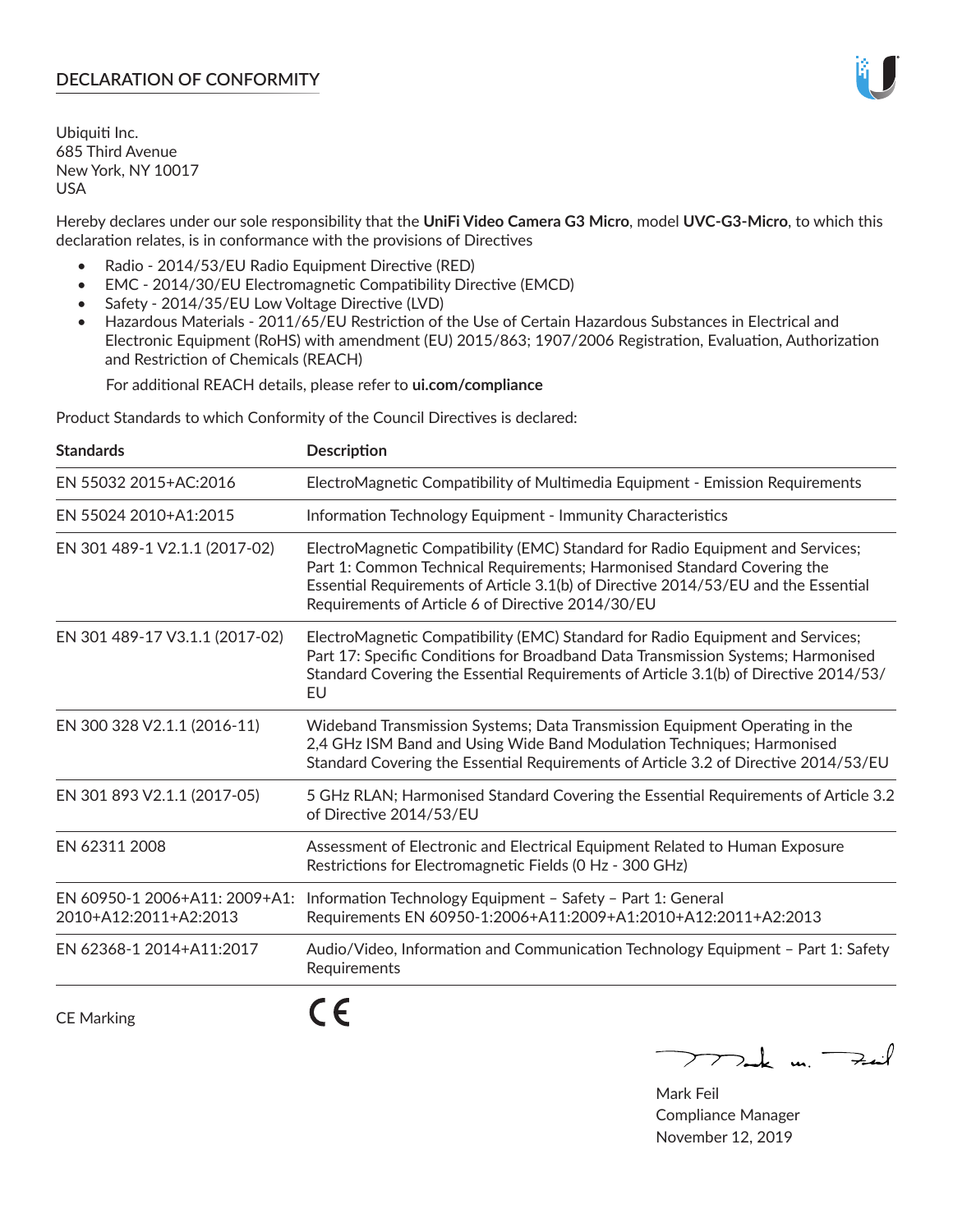# **DECLARATION OF CONFORMITY**



# **български** [Bulgarian]

С настоящото Ubiquiti декларира, че това устройство UVC-G3-Micro е в съответствие със съществените изисквания и други приложими разпоредби на Директиви 2014/53/EC, 2014/30/ЕС, 2014/35/ЕС.

## **Hrvatski** [Croatian]

Ubiquiti ovim putem izjavljuje da je ovaj uređaj UVC-G3-Micro sukladan osnovnim zahtjevima i ostalim bitnim odredbama Direktiva 2014/53/EU, 2014/30/EU, 2014/35/EU.

# **Čeština** [Czech]

Ubiquiti tímto prohlašuje, že toto UVC-G3-Micro zařízení, je ve shodě se základními požadavky a dalšími příslušnými ustanoveními směrnic 2014/53/EU, 2014/30/EU, 2014/35/EU.

# **Dansk** [Danish]

Hermed, Ubiquiti, erklærer at denne UVC-G3-Micro enhed, er i overensstemmelse med de væsentlige krav og øvrige relevante krav i direktiver 2014/53/EU, 2014/30/EU, 2014/35/EU.

# **Nederlands** [Dutch]

Hierbij verklaart Ubiquiti, dat deze UVC-G3-Micro apparaat, in overeenstemming is met de essentiële eisen en de andere relevante bepalingen van richtlijnen 2014/53/EU, 2014/30/EU, 2014/35/EU.

## **English**

Hereby, Ubiquiti, declares that this UVC-G3-Micro device, is in compliance with the essential requirements and other relevant provisions of Directives 2014/53/EU, 2014/30/EU, 2014/35/EU.

# **Eesti keel** [Estonian]

Käesolevaga Ubiquiti kinnitab, et antud UVC-G3-Micro seade, on vastavus olulistele nõuetele ja teistele asjakohastele sätetele direktiivide 2014/53/EL, 2014/30/EL, 2014/35/EL.

## **Suomi** [Finnish]

Täten Ubiquiti vakuuttaa, että tämä UVC-G3-Micro laite, on yhdenmukainen olennaisten vaatimusten ja muiden sitä koskevien direktiivien 2014/53/EU, 2014/30/EU, 2014/35/EU.

## **Français** [French]

Par la présente Ubiquiti déclare que l'appareil UVC-G3-Micro, est conforme aux exigences essentielles et aux autres dispositions pertinentes des directives 2014/53/UE, 2014/30/UE, 2014/35/UE.

## **Deutsch** [German]

Hiermit erklärt Ubiquiti, dass sich dieses UVC-G3-Micro Gerät, in Übereinstimmung mit den grundlegenden Anforderungen und den anderen relevanten Vorschriften der Richtlinien 2014/53/EU, 2014/30/EU, 2014/35/EU befindet.

## **Ελληνικά** [Greek]

Δια του παρόντος, Ubiquiti, δηλώνει ότι αυτή η συσκευή UVC-G3-Micro, είναι σε συμμόρφωση με τις βασικές απαιτήσεις και τις λοιπές σχετικές διατάξεις των οδηγιών 2014/53/EE, 2014/30/EE, 2014/35/EE.

## **Magyar** [Hungarian]

Ezennel Ubiquiti kijelenti, hogy ez a UVC-G3-Micro készülék megfelel az alapvető követelményeknek és más vonatkozó 2014/53/EU, 2014/30/EU, 2014/35/EU irányelvek rendelkezéseit.

## **Íslenska** [Icelandic]

Hér, Ubiquiti, því yfir að þetta UVC-G3-Micro tæki er í samræmi við grunnkröfur og önnur viðeigandi ákvæði tilskipana 2014/53/ESB, 2014/30/ESB, 2014/35/ESB.

## **Italiano** [Italian]

Con la presente, Ubiquiti, dichiara che questo dispositivo UVC-G3-Micro, è conforme ai requisiti essenziali ed alle altre disposizioni pertinenti delle direttive 2014/53/UE, 2014/30/UE, 2014/35/UE.